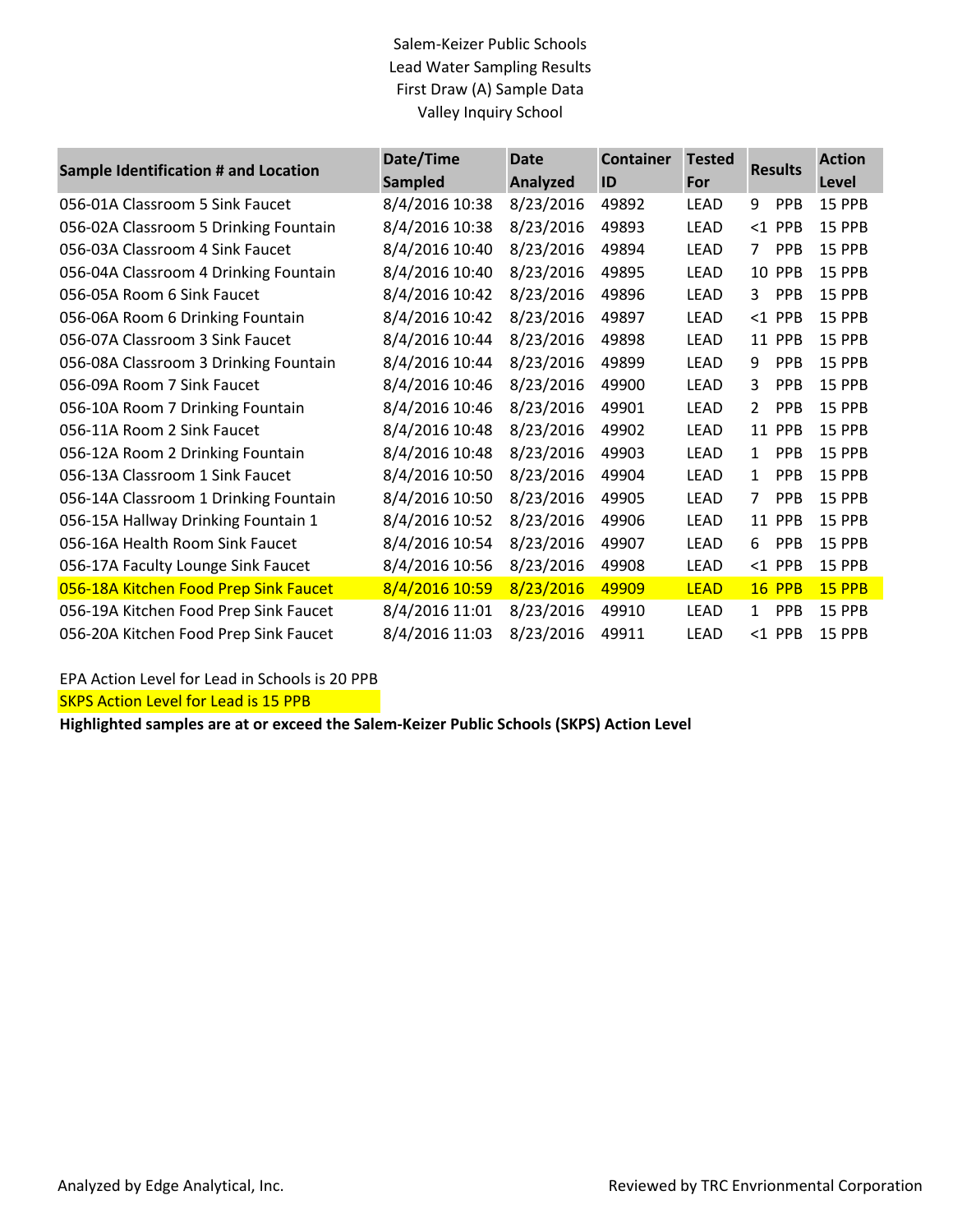## Salem-Keizer Public Schools Lead Water Sampling Results Flushed (B) Sample Data Valley Inquiry School

| Sample Identification # and Location  | Date/Time<br><b>Sampled</b> | <b>Date</b><br>Analyzed | <b>Container</b><br>ID | Tested<br>For | <b>Results</b>   | <b>Action</b><br>Level |
|---------------------------------------|-----------------------------|-------------------------|------------------------|---------------|------------------|------------------------|
| 056-18B Kitchen Food Prep Sink Faucet | 8/4/2016 11:00 9/1/2016     |                         | 52476                  | LFAD          | $<$ 1 PPB 15 PPB |                        |

EPA Action Level for Lead in Schools is 20 PPB

**SKPS Action Level for Lead is 15 PPB** 

**Highlighted samples are at or exceed the Salem-Keizer Public Schools (SKPS) Action Level**